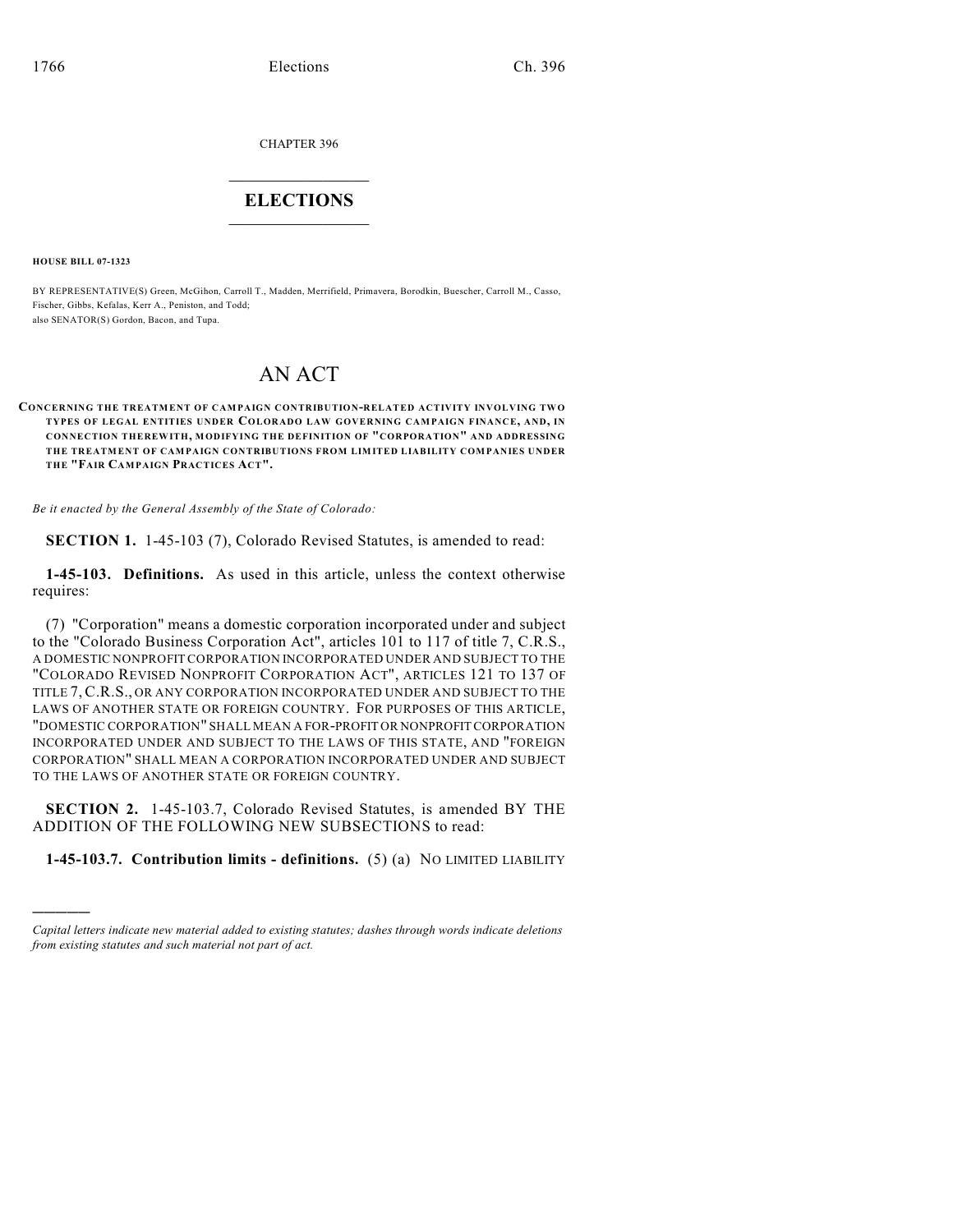COMPANY SHALL MAKE ANY CONTRIBUTION TO A CANDIDATE COMMITTEE OR POLITICAL PARTY IF ONE OR MORE OF THE INDIVIDUAL MEMBERS OF THE LIMITED LIABILITY COMPANY IS:

(I) A CORPORATION;

(II) A LABOR ORGANIZATION;

(III) A NATURAL PERSON WHO IS NOT A CITIZEN OF THE UNITED STATES;

(IV) A FOREIGN GOVERNMENT;

(V) A PROFESSIONAL LOBBYIST, VOLUNTEER LOBBYIST, OR THE PRINCIPAL OF A PROFESSIONAL OR VOLUNTEER LOBBYIST, AND THE CONTRIBUTION IS PROHIBITED UNDER SECTION 1-45-105.5 (1); OR

(VI) OTHERWISE PROHIBITED BY LAW FROM MAKING THE CONTRIBUTION.

(b) NO LIMITED LIABILITY COMPANY SHALL MAKE ANY CONTRIBUTION TO A POLITICAL COMMITTEE IF ONE OR MORE OF THE INDIVIDUAL MEMBERS OF THE LIMITED LIABILITY COMPANY IS:

(I) AN ENTITY FORMED UNDER AND SUBJECT TO THE LAWS OF A FOREIGN COUNTRY;

(II) A NATURAL PERSON WHO IS NOT A CITIZEN OF THE UNITED STATES; OR

(III) A FOREIGN GOVERNMENT.

(c) NOTWITHSTANDING ANY OTHER PROVISION OF THIS SUBSECTION (5), NO LIMITED LIABILITY COMPANY SHALL MAKE ANY CONTRIBUTION TO A CANDIDATE COMMITTEE OR POLITICAL PARTY IF EITHER THE LIMITED LIABILITY COMPANY HAS ELECTED TO BE TREATED AS A CORPORATION BY THE INTERNAL REVENUE SERVICE PURSUANT TO 26 CFR 301.7701-3 OR ANY SUCCESSOR PROVISION OR THE SHARES OF THE LIMITED LIABILITY COMPANY ARE PUBLICLY TRADED. A CONTRIBUTION BY A LIMITED LIABILITY COMPANY WITH A SINGLE NATURAL PERSON MEMBER THAT DOES NOT ELECT TO BE TREATED AS A CORPORATION BY THE INTERNAL REVENUE SERVICE PURSUANT TO 26 CFR 301.7701-3 SHALL BE ATTRIBUTED ONLY TO THE SINGLE NATURAL PERSON MEMBER.

(d) (I) ANY LIMITED LIABILITY COMPANY THAT IS AUTHORIZED TO MAKE A CONTRIBUTION SHALL, IN WRITING, AFFIRM TO THE CANDIDATE COMMITTEE, POLITICAL COMMITTEE, OR POLITICAL PARTY TO WHICH IT HAS MADE A CONTRIBUTION, AS APPLICABLE, THAT IT IS AUTHORIZED TO MAKE A CONTRIBUTION, WHICH AFFIRMATION SHALL ALSO STATE THE NAMES AND ADDRESSES OF ALL OF THE INDIVIDUAL MEMBERS OF THE LIMITED LIABILITY COMPANY. NO CANDIDATE COMMITTEE, POLITICAL COMMITTEE, OR POLITICAL PARTY SHALL ACCEPT A CONTRIBUTION FROM A LIMITED LIABILITY COMPANY UNLESS THE WRITTEN AFFIRMATION SATISFYING THE REQUIREMENTS OF THIS PARAGRAPH (d) IS PROVIDED BEFORE THE CONTRIBUTION IS DEPOSITED BY THE CANDIDATE COMMITTEE, POLITICAL COMMITTEE, OR POLITICAL PARTY. THE CANDIDATE COMMITTEE, POLITICAL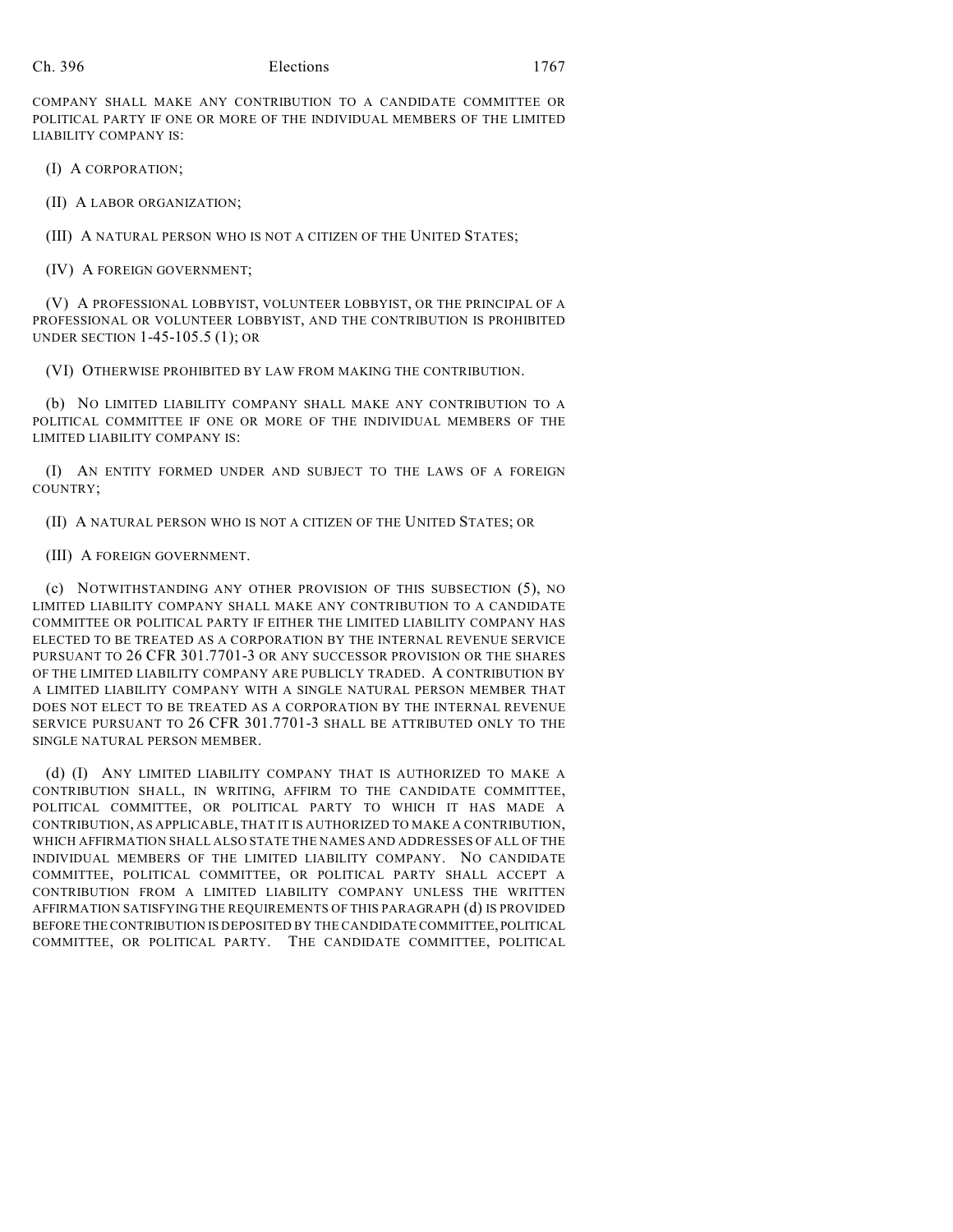COMMITTEE, OR POLITICAL PARTY RECEIVING THE CONTRIBUTION SHALL RETAIN THE WRITTEN AFFIRMATION FOR NOT LESS THAN ONE YEAR FOLLOWING THE DATE OF THE END OF THE ELECTION CYCLE DURING WHICH THE CONTRIBUTION IS RECEIVED.

(II) ANY CONTRIBUTION BY A LIMITED LIABILITY COMPANY, AND THE AGGREGATE AMOUNT OF CONTRIBUTIONS FROM MULTIPLE LIMITED LIABILITY COMPANIES ATTRIBUTED TO A SINGLE MEMBER OF ANY SUCH COMPANY UNDER THIS SUBPARAGRAPH (II), SHALL BE SUBJECT TO THE LIMITS GOVERNING SUCH CONTRIBUTIONS UNDER SECTION 3 OF ARTICLE XXVIII OF THE STATE CONSTITUTION. A LIMITED LIABILITY COMPANY THAT MAKES ANY CONTRIBUTION TO A CANDIDATE COMMITTEE, POLITICAL COMMITTEE, OR POLITICAL PARTY SHALL, AT THE TIME IT MAKES THE CONTRIBUTION, PROVIDE INFORMATION TO THE RECIPIENT COMMITTEE OR POLITICAL PARTY AS TO HOW THE CONTRIBUTION IS TO BE ATTRIBUTED AMONG THE MEMBERS OF THE LIMITED LIABILITY COMPANY. THE LIMITED LIABILITY COMPANY SHALL THEN ATTRIBUTE THE CONTRIBUTION TO ITS MEMBERS AGAINST THE AGGREGATE CONTRIBUTION LIMIT APPLICABLE TO MULTIPLE LIMITED LIABILITY COMPANIES UNDER THIS SUBPARAGRAPH (II); EXCEPT THAT THE AGGREGATE AMOUNT OF CONTRIBUTIONS FROM MULTIPLE LIMITED LIABILITY COMPANIES ATTRIBUTED TO A SINGLE MEMBER SHALL NOT EXCEED THE CONTRIBUTION LIMITS IN SECTION 3 OF ARTICLE XXVIII OF THE STATE CONSTITUTION. NOTHING IN THIS SUBPARAGRAPH (II) SHALL BE CONSTRUED TO RESTRICT A NATURAL PERSON FROM MAKING A CONTRIBUTION IN HIS OR HER OWN NAME TO ANY COMMITTEE OR POLITICAL PARTY TO THE EXTENT AUTHORIZED BY LAW.

(6) NO FOREIGN CORPORATION SHALL BE PERMITTED TO MAKE ANY CONTRIBUTION UNDER ARTICLE XXVIII OF THE STATE CONSTITUTION OR THIS ARTICLE THAT A DOMESTIC CORPORATION IS PROHIBITED FROM MAKING UNDER ARTICLE XXVIII OF THE STATE CONSTITUTION OR THIS ARTICLE.

(7) (a) ANY PERSON WHO BELIEVES THAT A VIOLATION OF SUBSECTION (5) OR (6) OF THIS SECTION HAS OCCURRED MAY FILE A WRITTEN COMPLAINT WITH THE SECRETARY OF STATE NO LATER THAN ONE HUNDRED EIGHTY DAYS AFTER THE DATE OF THE ALLEGED VIOLATION. THE COMPLAINT SHALL BE SUBJECT TO ALL APPLICABLE PROCEDURES SPECIFIED IN SECTION 9 (2) OF ARTICLE XXVIII OF THE STATE CONSTITUTION.

(b) ANY PERSON WHO HAS VIOLATED ANY OF THE PROVISIONS OF PARAGRAPH (a), (b), OR (c) OF SUBSECTION (5) OR SUBSECTION (6) OF THIS SECTION SHALL BE SUBJECT TO A CIVIL PENALTY OF AT LEAST DOUBLE AND UP TO FIVE TIMES THE AMOUNT CONTRIBUTED OR RECEIVED IN VIOLATION OF THE APPLICABLE PROVISION.

(c) ANY PERSON WHO HAS VIOLATED ANY OF THE PROVISIONS OF SUBPARAGRAPH (I) OF PARAGRAPH (d) OF SUBSECTION (5) OF THIS SECTION SHALL BE SUBJECT TO A CIVIL PENALTY OF FIFTY DOLLARS PER DAY FOR EACH DAY THAT THE WRITTEN AFFIRMATION REGARDING THE MEMBERSHIP OF A LIMITED LIABILITY COMPANY HAS NOT BEEN FILED WITH OR RETAINED BY THE CANDIDATE COMMITTEE, POLITICAL COMMITTEE, OR POLITICAL PARTY TO WHICH A CONTRIBUTION HAS BEEN MADE.

(8) AS USED IN THIS SECTION, "LIMITED LIABILITY COMPANY" INCLUDES ANY FORM OF DOMESTIC ENTITY AS DEFINED IN SECTION 7-90-102 (13), C.R.S., OR FOREIGN ENTITY AS DEFINED IN SECTION 7-90-102 (23), C.R.S.; EXCEPT THAT, AS